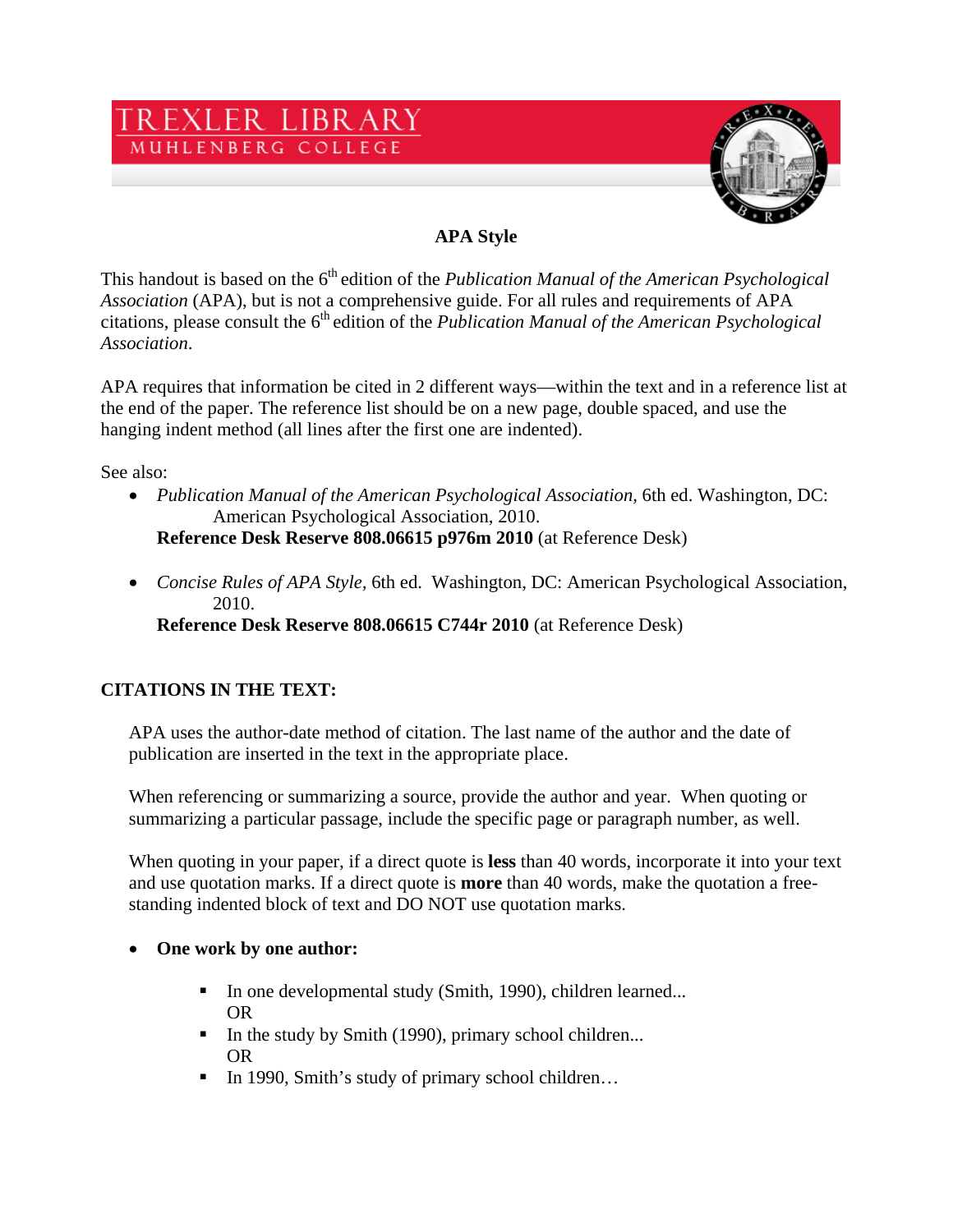#### • **Works by multiple authors:**

When a work has 2 authors cite both names every time you reference the work in the text. When a work has three to five authors cite all the author names the first time the reference occurs and then subsequently include only the first author followed by et al. For example:

First citation: Masserton, Slonowski, and Slowinski (1989) state that... Subsequent citations: Masserton et al. (1989) state that...

For 6 or more authors, cite only the name of the first author followed by et al*.* and the year.

#### • **Works by no identified author:**

When a resource has no named author, cite the first few words of the reference entry (usually the title). Use double quotation marks around the title of an article, chapter, or Web page. Italicize the title of a periodical, book, brochure, or report. For example:

The site seemed to indicate support for homeopathic drugs ("Medical Miracles," 2009). The brochure argues for homeschooling (*Education Reform,* 2007).

Treat reference to legal materials such as court cases, statutes, and legislation like works with no author.

#### • **Two or more works in the same parenthetical citation:**

Citations of two or more works in the same parentheses should be listed in the order they appear in the reference list (i.e., alphabetically, then chronologically).

Several studies (Jones & Powell, 1993; Peterson, 1995, 1998; Smith, 1990) suggest that...

#### • **Specific parts of a source**

Always give the page number for quotations or to indicate information from a specific table, chart, chapter, graph, or page. The word page is abbreviated but not chapter. For example:

The painting was assumed to be by Matisse (Powell, 1989, Chapter 6), but later analysis showed it to be a forgery (Murphy, 1999, p. 85).

If, as in the instance of online material, the source has neither visible paragraph nor page numbers, cite the heading and the number of the paragraph following it. This allows the reader to locate the text in the source. For example:

The patient wrote that she was unimpressed by the doctor's bedside manner (Smith, 2006, Hospital Experiences section, para. 2).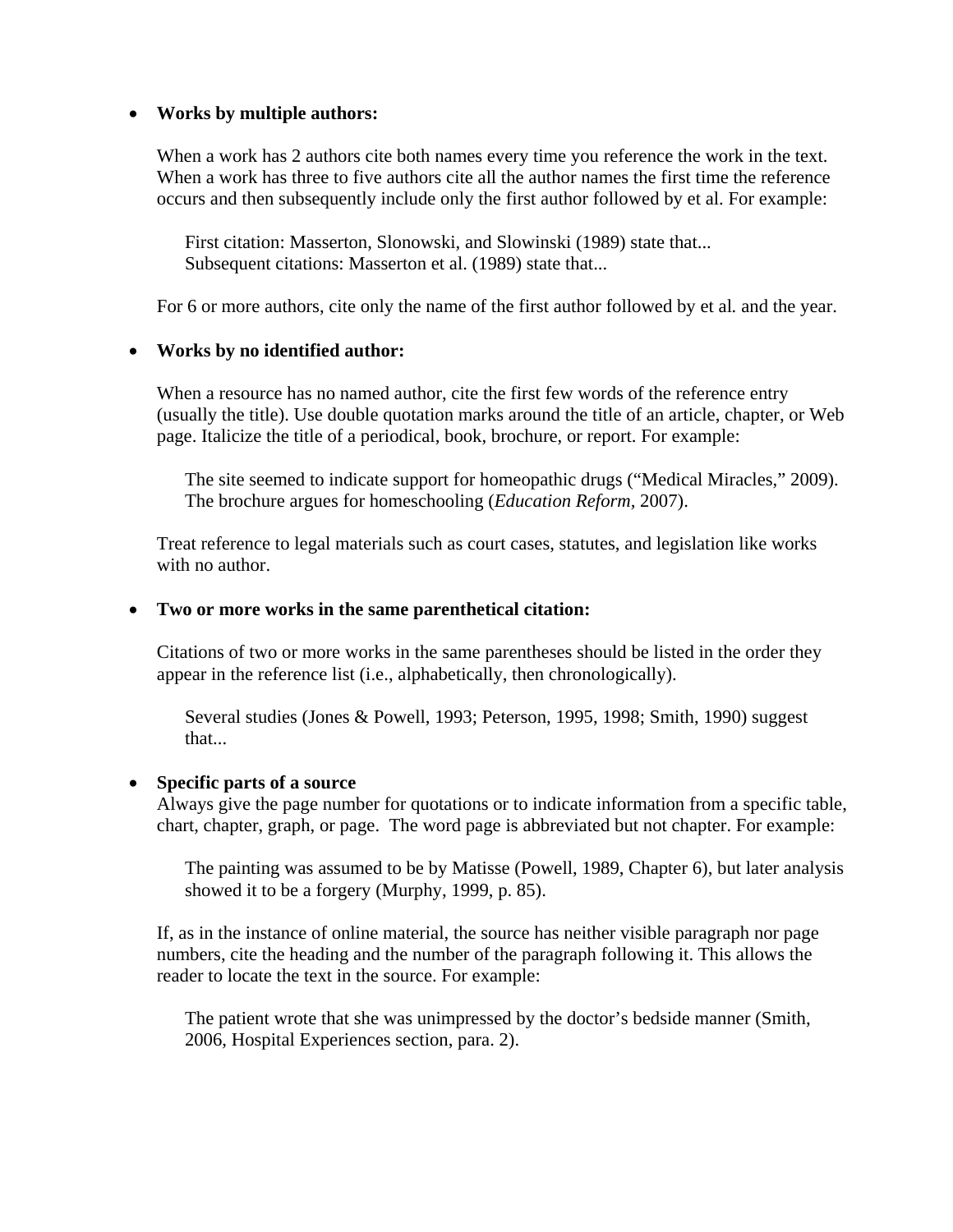# **CITATIONS IN A REFERENCE LIST:**

In general, references should contain the author name, publication date, title, and publication information. Include the issue number if the journal is paginated by issue.

# **For information obtained electronically or online include the DOI:**

**DOI** - a unique alphanumeric string assigned to identify content and provide a persistent link to its location on the internet. The **DOI** is typically located on the first page of the electronic journal article near the copyright notice. When a DOI is used in your citation, no other retrieval information is needed. Use this format for the DOI in references: doi:xxxxxxx

If no DOI has been assigned to the content, provide the home page URL of the journal or of the book or report publisher. Do not insert a hyphen if you need to break a URL across lines; do not add a period after a URL, to prevent the impression that the period is part of the URL.

In general, it is not necessary to include database information. Do not include retrieval dates unless the source material has changed over time.

#### • **Book:**

- Strunk, W., Jr., & White, E. B. (1979). *The guide to everything and then some more stuff.*  New York, NY: Macmillan.
- Gregory, G., & Parry, T. (2006). *Designing brain-compatible learning* (3rd ed.). Thousand Oaks, CA: Corwin.

# • **Chapter of a Book:**

Bergquist, J. M. (1992). German Americans. In J. D. Buenker & L. A. Ratner (Eds.), *Multiculturalism in the United States: A comparative guide to acculturation and ethnicity* (pp. 53-76). New York, NY: Greenwood.

# • **Journal Article with DOI:**

Paivio, A. (1975). Perceptual comparisons through the mind's eye. *Memory & Cognition*, *3*, 635-647. doi:10.1037/0278-6133.24.2.225

# • **Journal Article without DOI (when DOI is not available):**

Becker, L. J., & Seligman, C. (1981). Welcome to the energy crisis. *Journal of Social Issues*, *37*(2), 1-7.

Hamfi, A. G. (1981). The funny nature of dogs. *E-journal of Applied Psychology, 2*(2), 38 -48. Retrieved from http://ojs.lib.swin.edu.au/index.php/fdo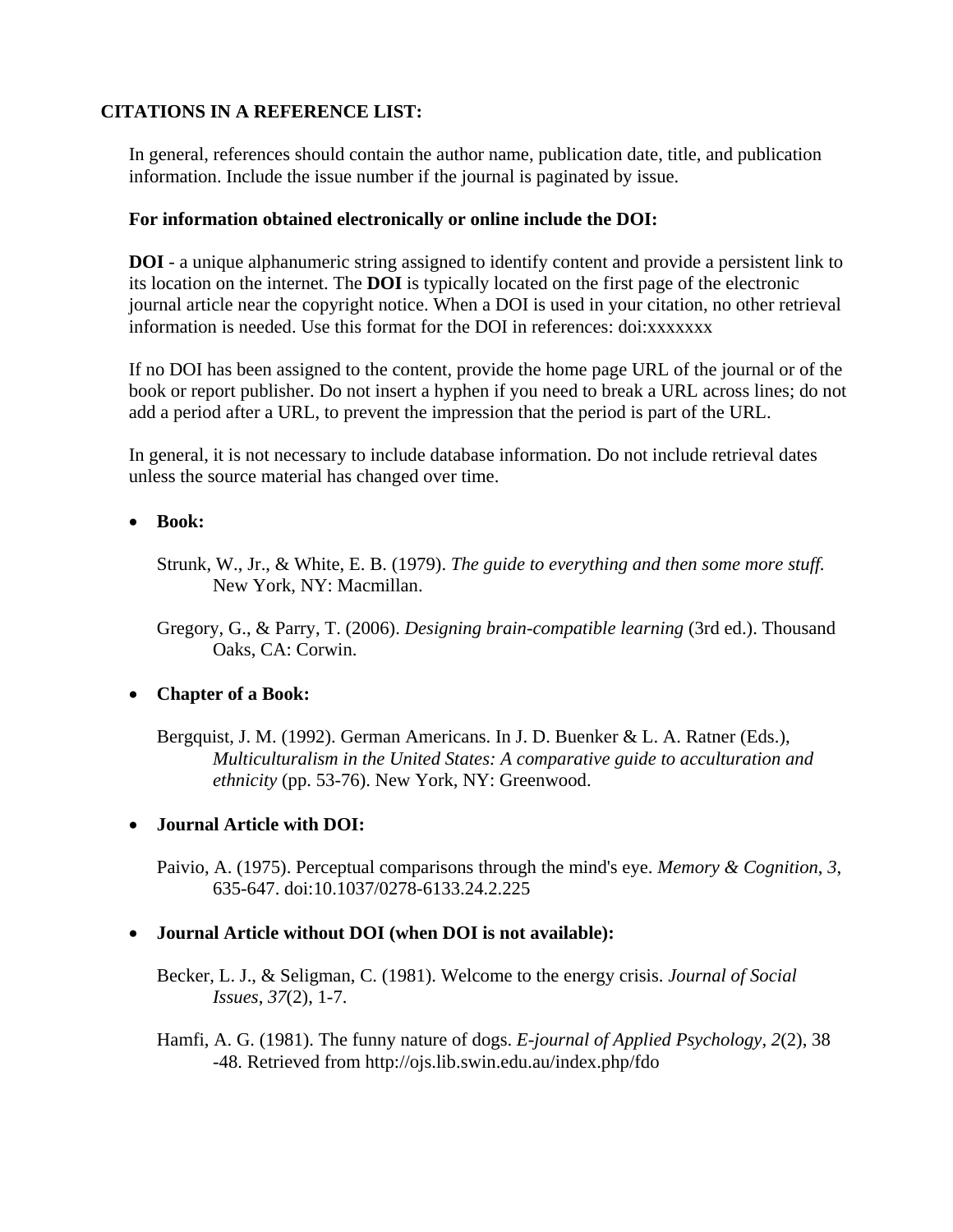#### • **Online Newspaper Articles:**

Becker, E. (2001, August 27). Prairie farmers reap conservation's rewards. *The New York Times*. Retrieved from http://www.nytimes.com

# • **Encyclopedia Articles:**

Brislin, R. W. (1984). Cross-cultural psychology. In R. J. Corsini (Ed.), *Encyclopedia of psychology* (Vol. 1, pp. 319-327). New York, NY: Wiley.

Developmental genetics. (2005). In *Cambridge encyclopedia of child development*. Retrieved from http://0 www.credoreference.com.library.muhlenberg.edu:80/entry/cupchilddev/development al\_genetics

#### • **Technical and Research Reports (often with corporate authors)**

Hershey Foods Corporation. (2001, March 15). *2001 Annual Report.* Retrieved from <http://www.hersheysannualreport.com/2000/index.htm>

#### • **Book Reviews:**

Dent-Read, C., & Zukow-Goldring, P. (2001). Is modeling knowing? [Review of the book *Models of cognitive development,* by K. Richardson]. *American Journal of Psychology*, *114*, 126-133.

*NOTE: For articles that have a DOI, see Journal Article with DOI example.* 

# • **Data Sets:**

Simmons Market Research Bureau. (2000). *Simmons national consumer survey* [Data file]. New York, NY: Author.

# • **Blog post:**

Lincoln, D. S. (2009, January 23). The likeness and sameness of the ones in the middle. [Web log post]. Retrieved from http://www.blogspace.com/lincolnworld/2009/1/23.php

# • **Website with no author or date of publication:**

*Census data revisited.* (n.d.). Retrieved March 9, 2009, from Harvard, Psychology of Population website, http://harvard.edu/data/index.php

**Do not include retrieval dates unless the source material may change over time**. If no DOI has been assigned to the content, provide the homepage URL.